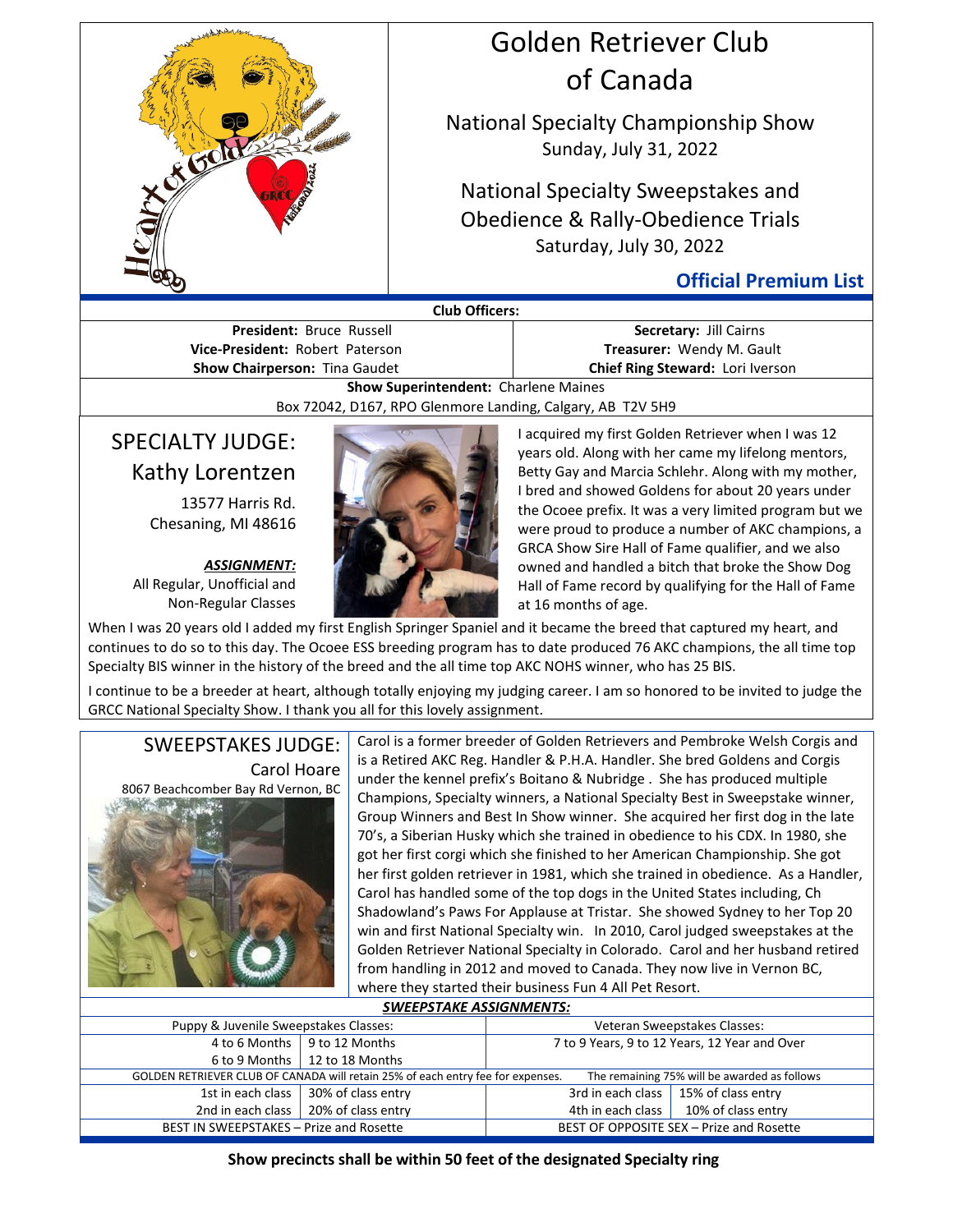| <b>Entry Fees</b>                                                                                                                                                                                                                                                                       |         |  |  |
|-----------------------------------------------------------------------------------------------------------------------------------------------------------------------------------------------------------------------------------------------------------------------------------------|---------|--|--|
| Entry fee for all Regular Classes (Conformation, Rally and Obedience)                                                                                                                                                                                                                   | \$30.00 |  |  |
| * Obedience DISCOUNT-Same dog; entered in both Open 18B/HB and Utility B - \$5.00 per trial                                                                                                                                                                                             |         |  |  |
| * Rally DISCOUNT-Same dog; entered in both Advanced B and Excellent B OR Excellent B and Masters - \$5.00 per trial                                                                                                                                                                     |         |  |  |
| Entry fee for all Junior & Senior Puppy Classes ONLY                                                                                                                                                                                                                                    | \$25.00 |  |  |
| Entry fee for Veterans Class ONLY (divided by age - 7-9 Years, 9-12 Years, 12+Years)                                                                                                                                                                                                    | \$25.00 |  |  |
| Entry fee for Baby Puppy Class ONLY                                                                                                                                                                                                                                                     | \$15.00 |  |  |
| Entry fee for Field Class ONLY                                                                                                                                                                                                                                                          | \$20.00 |  |  |
| <b>Exhibition Only</b>                                                                                                                                                                                                                                                                  | \$10.00 |  |  |
| Exhibition Only 4-6 months                                                                                                                                                                                                                                                              | \$5.00  |  |  |
| Temporary Competition Number (TCN) fee per day (required for any dog without an individual CKC registration number, Performance                                                                                                                                                         |         |  |  |
| Event Number (PEN) or CKC Event Registration (ERN), Miscellaneous Certificate Number (MCN). The process of obtaining a TCN will be self-serve;<br>exhibitors will be directed to the CKC website to complete an online application and a TCN will be issued instantly upon completion.) | \$10.50 |  |  |
| Entry fee for all Non-Regular and Unofficial Classes                                                                                                                                                                                                                                    |         |  |  |
| All dogs must be entered in a Regular Class or Exhibition Only to compete in the following classes:                                                                                                                                                                                     |         |  |  |
| Stud Dog & Get (entry fee is for stud dog and all get; Get must be entered in a Regular Class)                                                                                                                                                                                          | \$15.00 |  |  |
| Brood Bitch & Progeny (entry fee is for bitch and all progeny; Progeny must be entered in a Regular Class)                                                                                                                                                                              | \$15.00 |  |  |
| Brace (entry fee is for 2 dogs of the same breed, handled but not necessarily owned by the same person)                                                                                                                                                                                 | \$15.00 |  |  |
| 3 Generation class (entry fee is for all 3 generations)                                                                                                                                                                                                                                 |         |  |  |
| Gun Retriever or Field Retriever                                                                                                                                                                                                                                                        | \$15.00 |  |  |
| Brace Obedience (entry fee is for 2 dogs of the same breed, handled but not necessarily owned by the same person)                                                                                                                                                                       | \$15.00 |  |  |
| Team Obedience (entry fee is for full Team)                                                                                                                                                                                                                                             |         |  |  |
| <b>Veterans Obedience</b>                                                                                                                                                                                                                                                               |         |  |  |
| Sweepstakes; Puppy & Juvenile and Veterans                                                                                                                                                                                                                                              |         |  |  |
| Pre-Paid catalogue *** Combined with GRCA ***                                                                                                                                                                                                                                           |         |  |  |
| Catalogue at show (limited number available)                                                                                                                                                                                                                                            | \$15.00 |  |  |

#### **VGI Show Services Events**

243 Mahogany Landing SE E-mail: **events@verwey.ca** 

Calgary, AB T3M 1X4 Phone: (403) 803-8590

Please make cheques payable to the GOLDEN RETRIEVER CLUB OF ALBERTA





A service charge of 10% will be assessed. This includes entries sent online or post using a credit card or interac for payment.

| <b>Prizes and Awards</b>              |                   |                                                          |                   |  |
|---------------------------------------|-------------------|----------------------------------------------------------|-------------------|--|
| Best of Breed                         | Prize and rosette | Select Male / Female                                     | Prize and rosette |  |
| Best of Opposite Sex                  | Prize and rosette | Best Baby Puppy                                          | Prize and rosette |  |
| Best Puppy in Breed                   | Prize and rosette | 1 <sup>ST</sup> - 4 <sup>th</sup> Place in Regular Class | Prize and rosette |  |
| Best Veteran in Specialty             | Prize and rosette | Award of Merit (AOM)                                     | Prize and rosette |  |
| Best of Opposite Veteran in Specialty | Prize and rosette | Stud Dog & Get                                           | Prize and rosette |  |
| Best Canadian Bred in Specialty       | Prize and rosette | Brood Bitch & Progeny                                    | Prize and rosette |  |
| Best Bred by Exhibitor in Specialty   | Prize and rosette | <b>Best Brace</b>                                        | Prize and rosette |  |
| <b>Best of Winners</b>                | Prize and rosette | <b>Best 3 Generations</b>                                | Prize and rosette |  |
| Winners Dog / Bitch                   | Prize and rosette | Best Gun Retriever                                       | Prize and rosette |  |
| Reserve Winners Dog / Bitch           | Prize and rosette | Best Field Retriever                                     | Prize and rosette |  |
| Nan Gordon Award                      | Prize and rosette |                                                          |                   |  |

Award(s) of Merit: one Award for every 10 dogs competing at the BOB level may be awarded at the Judge's discretion GUN RETRIEVER–This class shall be for a dog of either sex with a CKC/AKC WC, WCI, WCX, JH, SH. Class divided by sex.

FIELD RETRIEVER – This class shall be for a dog of either sex with a CKC/AKC MH Or CKC/AKC Licensed Field Trial Placement. Class divided by sex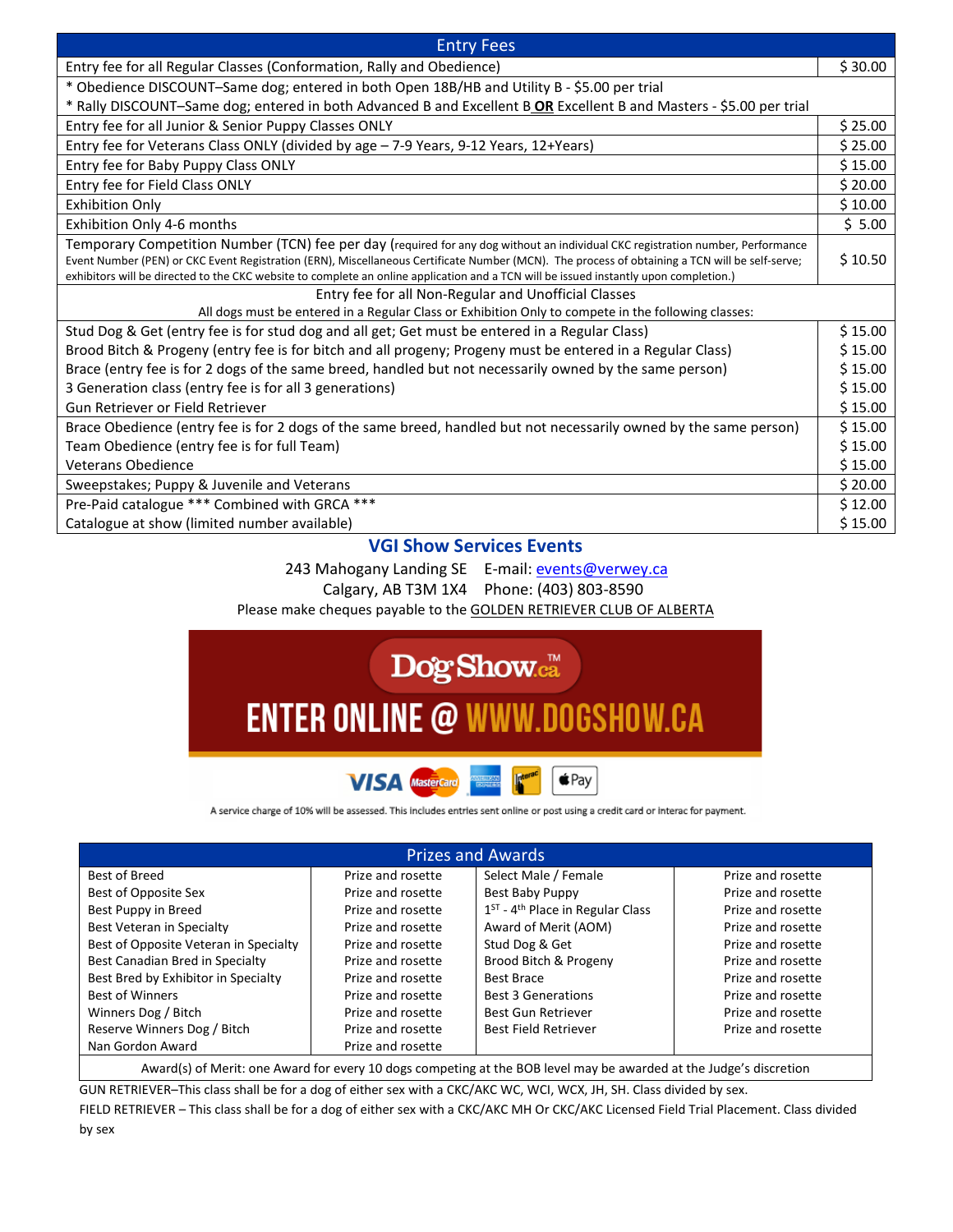#### **Perpetual Trophies**

*The following trophies are presented annually at the National Specialty and are the property of the GRCC. They will remain in the possession of the Club. Appropriate Keeper Trophies will be awarded.*

BEST OF BREED THE GLENMORAG CHALLENGE TROPHY - Donated by Jim & Olive Taylor

BEST OPPOSITE SEX N.C. MACDONALD CHALLENGE TROPHY - Donated by Cliff Macdonald

BEST CANADIAN BRED DE NAVILLY CHALLENGE TROPHY - Donated by Fred Coombs

BEST PUPPY MASTER DOG FOOD TROPHY - Donated by Maple Leaf Mills

BEST OF WINNERS TETLAK-GINWAL TROPHY - Donated by Walter & Ginnie Tetlak

BEST VETERAN GOLDENSHORES FOREVER YOUNG BEST VETERAN TROPHY - Donated by Kim Sheehan

BEST OF OPPOSITE SEX VETERAN - BISS BVISS MBVIS GrCh YBF Goldens Only One "Buck" Memorial Trophy – Donated by Mary Bluechardt in memory of "Buck", National Specialty Best in Breed winner.

BEST IN FIELD RETRIEVER CAN/AM CH GAYHAVEN LLDIEL CAN/AM CDX CHALLENGE TROPHY - Donated by H & D Lavene BEST IN GUN RETRIEVER OTCH U-CD BUCHANAN BLU KEEZA UTD WCX JH Am CD TD WCX JH MEMORIAL TROPHY - Donated by Christine Kobler

BEST JUNIOR HANDLER CAN/AM CH. AMBERCROFT'S MISS AVALINE PERPETUAL TROPHY - Donated by Marion Lee HIGHEST SCORE IN TRIAL RYSA-CUANOR PERPETUAL TROPHY - Donated by Nan & Katherine Gordon

HIGHEST QUALIFYING CANADIAN SHOW CHAMPION NOVICE A or OPEN A The CH. CAROLEE'S DEAR WHISKEY CD MEMORIAL PERPETUAL TROPHY - Donated by Shirley Goodman

NAN GORDON AWARD - Donated by Katherine Gordon Awarded to the dog who during the National Specialty 1) Obtains a WC/WCI or WCX and 2) Obtains a qualifying score in an official Obedience class and 3) Obtains a placement in the Specialty show. (puppies are not eligible, dog does not have to be owner handled, open to all dogs from any country.) Points will be awarded for each of the 3 qualifying achievements, with the highest scoring dog winning the trophy.

EILEEN BATTLEY HAT TRICK AWARD - offers recognition to all Golden Retrievers that successfully participate in a minimum of three events at a Golden Retriever Club of Canada National Specialty and/or designated National events. Applications will be available at the National Specialty and at [www.grcc.net](http://www.grcc.net/)

WORKING CERTIFICATE TESTS - WC/WCI/WCX tests are being hosted by the Golden Retriever Club of Alberta on Thursday, July 28th. For further information and to obtain a premium list, go to [www.canuckdogs.com](http://www.canuckdogs.com/) or contact Lisa Williams at [mydogs3@shaw.ca.](mailto:mydogs3@shaw.ca) These are the designated trials for consideration for both the Nan Gordon Memorial Trophy and the Eileen Battley Hat Trick Award.

National Show Junior Showmanship Competition - Conformation

Conformation Classes Offered (Sunday July 31 – Information on time and how to enter will be included in the Judging Schedule) Pee Wee (non-competitive); Junior Novice, Intermediate Novice, Senior Novice,

Junior Open, Intermediate Open, Senior Open

Awards - Rosettes for first to fourth in each competitive class and for Best Overall

Prizes for 1st place class winners and Best Overall.

OBEDIENCE, RALLY-O JUDGE:

Lynne Oslach

2353 Route 490 Ammon NB, E1G 4R6



Before Paul and I met in 2001 I spent most of my time at the barn with my horse. I got to meet his Cavaliers and within the first year I had a dog of my own. Joy and I learned about obedience together as we took our first classes. I found out how exciting it could be to work with your dog as a team. By titling together Joy gave me the opportunity to become an obedience judge and I have had a wonderful time judging in Canada, the US and Bermuda. It is always a pleasure to see a happy dog and handler team who know each other's every move. Now, 20 years later, I am lucky enough to be involved in judging obedience and conformation along with having a breeding program under our kennel name of Mardigrais. I have had the opportunity to provide people with Cavaliers as companions and

for some, as partners in the performance or show ring.

| Saturday July 30, 2022<br><b>National Obedience Classes</b>       |                                                 |                                  | <b>Obedience Prizes</b> |                                                                                                                                                                   |
|-------------------------------------------------------------------|-------------------------------------------------|----------------------------------|-------------------------|-------------------------------------------------------------------------------------------------------------------------------------------------------------------|
| Pre-Novice<br>Novice A, B & C<br>Novice Intermediate              | Open HA & 18A<br>Open HB & 18B<br>Utility A & B | Veterans<br><b>Brace</b><br>Team |                         | High in Trial - Rosette & prize<br>High in Class - Rosette & prize<br>2nd to 4th in class - Rosette & prize<br>All qualifying scores will receive a flat ribbon   |
| Saturday July 30, 2022<br><b>National Rally-Obedience Classes</b> |                                                 | <b>Rally-Obedience Prizes</b>    |                         |                                                                                                                                                                   |
| Novice A & B<br>Intermediate<br>Advanced A & B                    | Excellent A & B<br><b>Masters</b>               |                                  |                         | * High Combined - Rosette & prize<br>High in Class - Rosette & prize<br>2nd to 4th in class - Rosette & prize<br>All qualifying scores will receive a flat ribbon |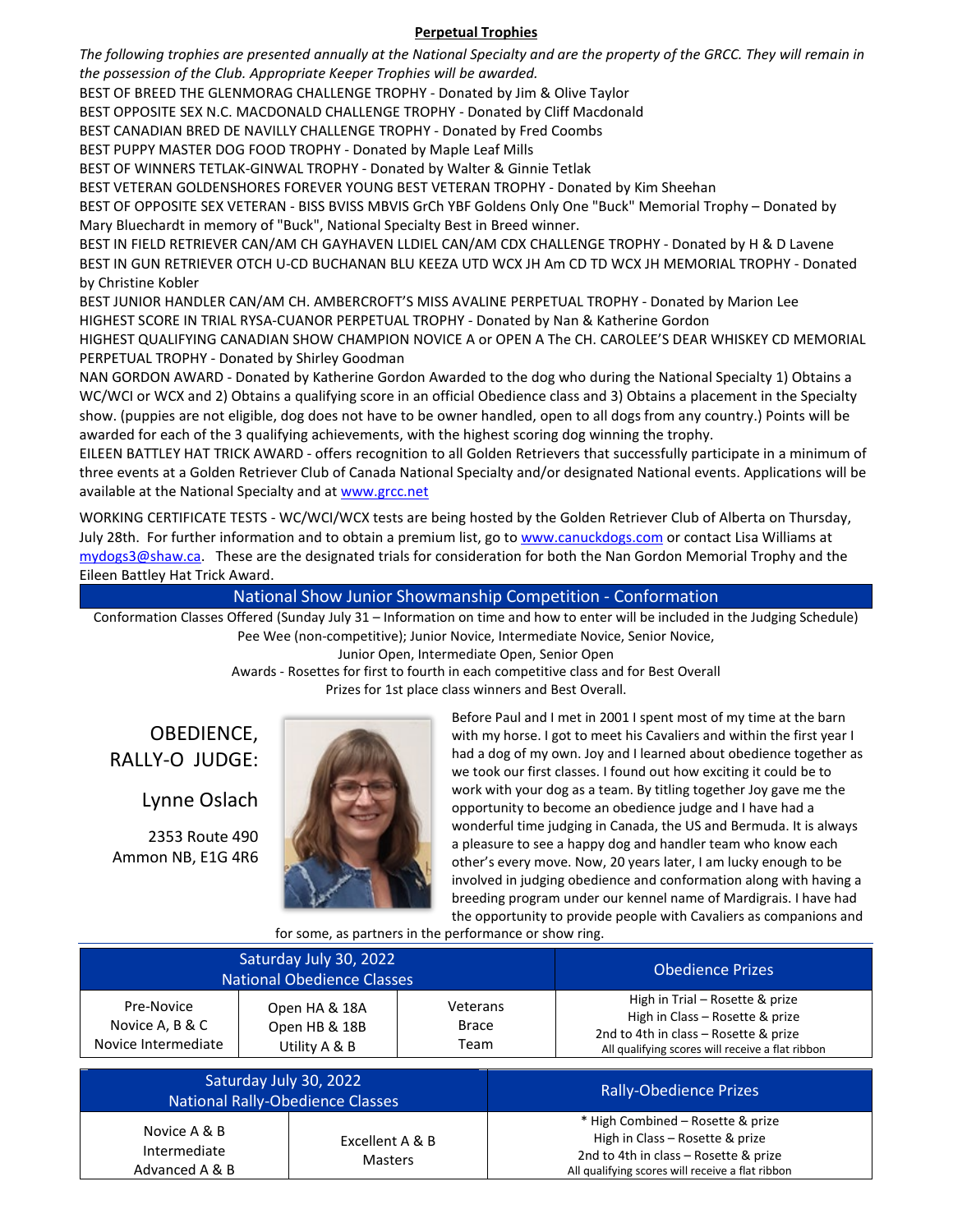**\* Rally High Combined Prize -** High Combined Rally will be awarded as follows: the eligible dog must be entered in either Advanced B and Excellent B or Excellent B and Master. Dogs entered in triples (Advanced B, Excellent B and Master) will drop their lowest score. Only 2 scores will be considered. The highest combined score from the two classes will be awarded High Combined Rally.

| Saturday July 30, 2022 Junior Obedience Competition (Golden Retrievers Only)                                                                                                                                                               |  |  |  |
|--------------------------------------------------------------------------------------------------------------------------------------------------------------------------------------------------------------------------------------------|--|--|--|
| Junior Obedience Pre-novice, Novice, Open<br>First place in each class - Prize & Rosette<br>Intermediate Obedience Pre-Novice, Novice, Open<br>Second to Fourth place in each class - Rosette<br>Senior Obedience Pre-Novice, Novice, Open |  |  |  |
| Best Overall & Bessmie Overall - Brian & Besstte                                                                                                                                                                                           |  |  |  |

Best Overall & Reserve Overall – Prize & Rosette

#### **Catalogue advertising**

(combined Catalog with the GRCA Regional – Please only place 1 ad in the catalogue)

|                  | Breeders & Show Giving Clubs | Commercial |
|------------------|------------------------------|------------|
| Cover            | \$70.00                      | \$140.00   |
| Inside Full Page | \$70.00                      | \$140.00   |
| Inside 1/4 Page  | \$30.00                      | \$75.00    |
| Business Card    | \$15.00                      | \$35.00    |
|                  |                              |            |

All advertisements must be camera ready and in a PDF or JPEG format and received with payment by June 30, 2022 Electronic submission is requested. They may be sent to Lisa Williams [mydogs3@shaw.ca](mailto:mydogs3@shaw.ca) Payment is to be sent to Anne Glasgow at Anne.Glasgow@shaw.ca (e-transfer) or by mail with a cheque.

#### **GRCC 2022 Agility Booster**

*This is for information purposes only, please see the AKC Agility Premium list to enter and for more information.*

A prize will be offered to the Golden Retriever achieving the highest qualifying scores in Standard and Jumpers with Weaves combined in Regular, Selected and Veterans at the Alberta Kennel Club All-Breed Agility Trial. In the event of a tie the prize will be awarded first to the class of higher difficulty and secondly to the time that is most under standard course time.

#### **GRCC 2022 National Banquet and Silent Auction**

When: Sunday July 31, 2022 6 PM – 9 PM

Where: Calgary Polo Club - The Ranch House 24041 306 Ave W, Okotoks, AB

Cost: \$50.00 (Cash Bar) prior to June 29 – there are a limited number of last minute tickets available for \$60. Menu: Garlic toast, Caesar salad, Spring mix salad with assorted dressing, Baked potato with sour cream, bacon bits and

green onions, 8 oz striploin steak

Assorted desserts

Vegetarian option: Butternut squash lasagna or portobello mushroom

## Hospitality Order Form

Golden Retriever Club of Canada National Specialty 2022

| Item                          | Number of Tickets | <b>Ticket Cost</b>         | <b>Total Cost</b> |
|-------------------------------|-------------------|----------------------------|-------------------|
| <b>Banquet Sunday Evening</b> |                   | \$50 – before June 29      |                   |
|                               |                   | $$60 - After June 29$      |                   |
|                               |                   | (limited number available) |                   |

Name:

Contact e-mail: \_\_\_\_\_\_\_\_\_\_\_\_\_\_\_\_\_\_\_\_\_\_\_\_\_\_\_\_\_\_\_\_\_\_\_\_\_\_\_\_\_\_\_\_\_\_\_\_\_\_\_\_

Contact telephone: **Example 20** and  $\alpha$  and  $\alpha$  and  $\alpha$  and  $\alpha$  and  $\alpha$  and  $\alpha$  and  $\alpha$  and  $\alpha$  and  $\alpha$  and  $\alpha$  and  $\alpha$  and  $\alpha$  and  $\alpha$  and  $\alpha$  and  $\alpha$  and  $\alpha$  and  $\alpha$  and  $\alpha$  and  $\alpha$  and  $\alpha$  and  $\alpha$  a

Do you require the vegetarian option(s)?  $\_\_$ 

Please make cheques payable to the Golden Retriever Club of Alberta and mail to:

Candace Gaudreau

PO Box 404

Hardisty, AB T0B 1V0

Or Pay by etransfer t[o C\\_gaudreau19@hotmail.com](mailto:C_gaudreau19@hotmail.com) by contacting Candace first at this email (make your password goldens)

\*\* Tickets will be available for pickup at the hospitality tent and will not be mailed.